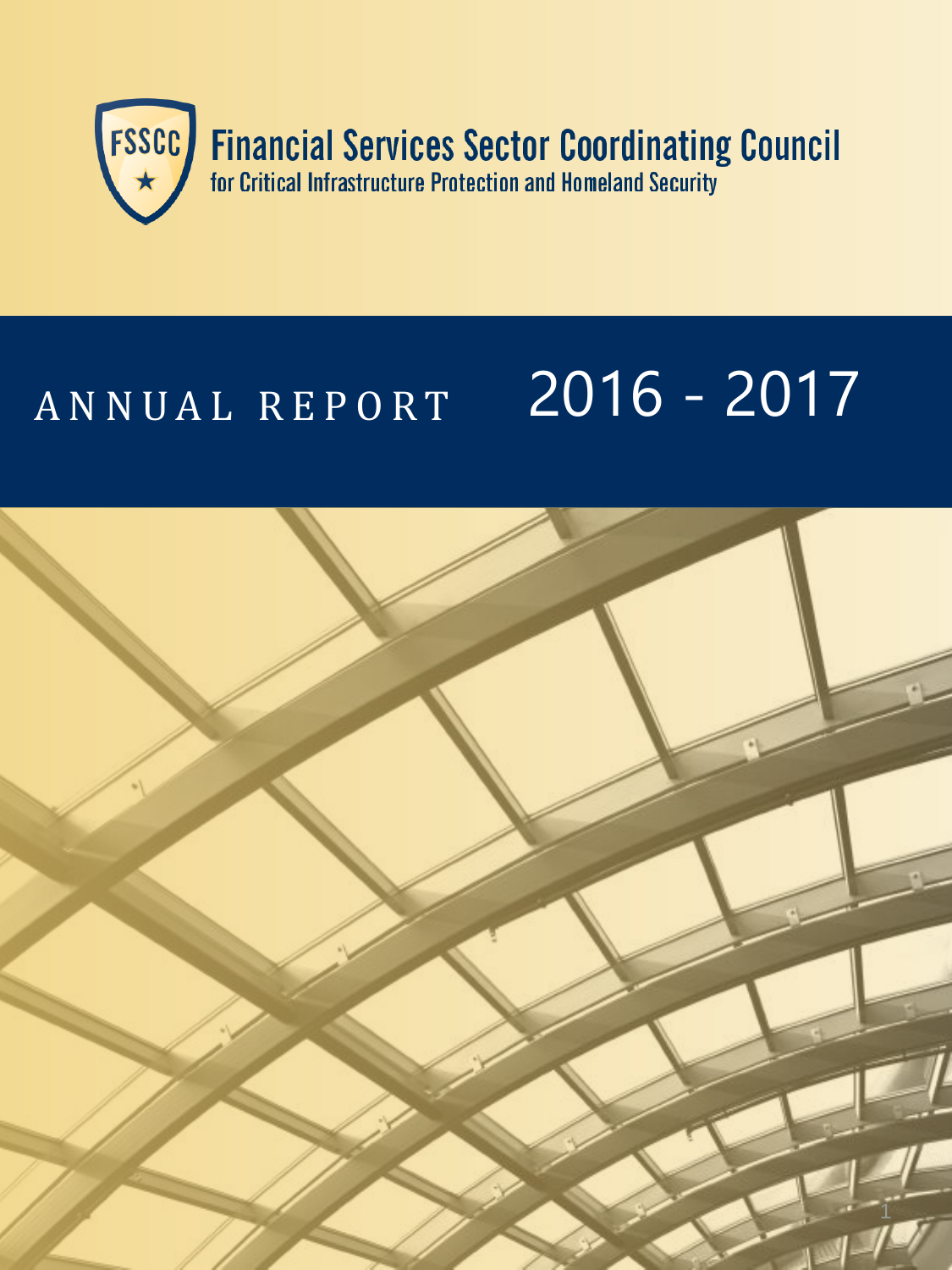### **Introduction**



2016 and 2017 have been pivotal years for the Financial Services Sector Coordinating Council (FSSCC), as we continue our journey of transformation and action. Given the major challenges the world faces in terms of more sophisticated and dynamic cyber threats, there is significant opportunity for FSSCC to continue to lead with clear direction and strategy, promoting partnership across industry sectors.

#### **15 years and still committed to our mission**

For the past 15 years, FSSCC has played a leading role in collaborating with the U.S. Government. We have many accomplishments to be proud of and even more goals on the horizon we are working towards.

By leveraging our committees and task groups, we are making significant strides to advance our industry by promoting C-suite awareness, advancing our global footprint, enhancing cross-sector collaboration, and educating Congress and the administration on cyber legislation.

A few of our notable accomplishments over the last 12-24 months include:

- Published a letter to the Presidential Commission on Enhancing National **Cybersecurity**
- Sponsored sector cyber exercises, regional exercises and workshops, and "All Hazards Crisis Response Playbook" drills
- Organized and participated in a White House meeting with CEOs and senior US Government officials to discuss cyber threats to the financial sector
- Released a response to the Executive Order on Strengthening the Cybersecurity of Federal Networks and Critical Infrastructure
- Developed and published a joint calendar, in partnership with the University of North Carolina at Charlotte, which offers the ability to share key sector dates and events in one location

The excellent work our organization does is all because of our talented members and the executive committee. I would like to extend my sincere gratitude to each of you for your contributions.

I am confident we will continue to seize opportunities that strengthen the resiliency of the financial services sector.

Rich Baich, FSSC Chairman<br><u>2</u>2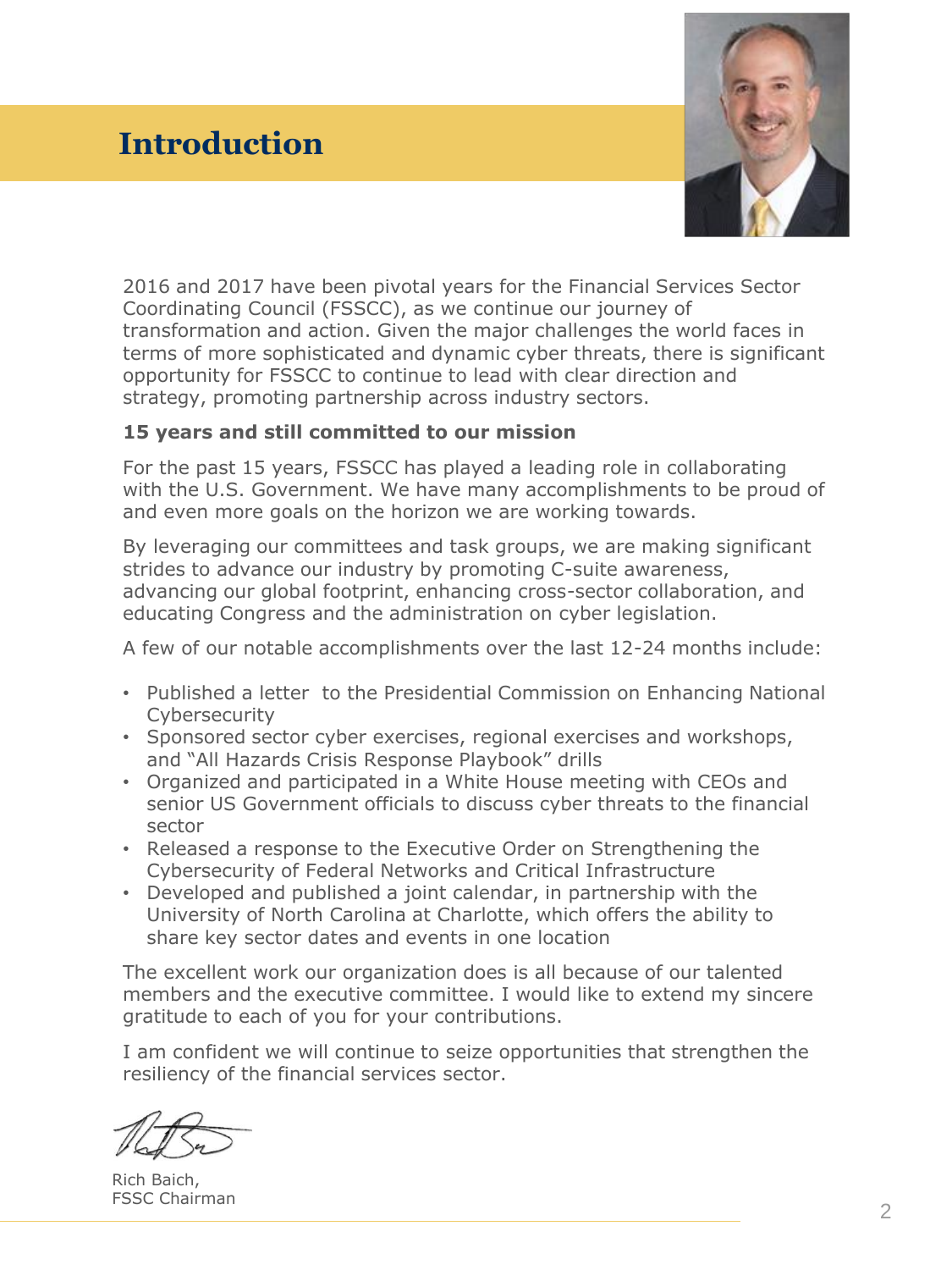**FSSCC's Mission:** To strengthen the resilience of the financial services sector against attacks and other threats by proactively identifying hazards and promoting protection, driving preparedness, collaborating with the U. S. Federal government for the benefit not only of the sector, but its consumers, and the nation's economy.

#### **Background**

- Formed in 2002 as a public/private partnership with the support of the U.S. Department of the Treasury, FSSCC collaborates with the Treasury and the financial regulatory agencies at the federal and state levels through the Financial and Banking Information Infrastructure Committee (FBIIC), which also formed in 2002 under Treasury's leadership.
- Involves 70 of the largest financial institutions and their industry associations representing banking, insurance, credit card networks, credit unions, exchanges, and financial utilities in payments, clearing, and settlement.
- The primary government partner is the U.S. Department of the Treasury. Other government partners include U.S. Secret Service, Federal Bureau of Investigation and the U.S. Department of Homeland Security (DHS).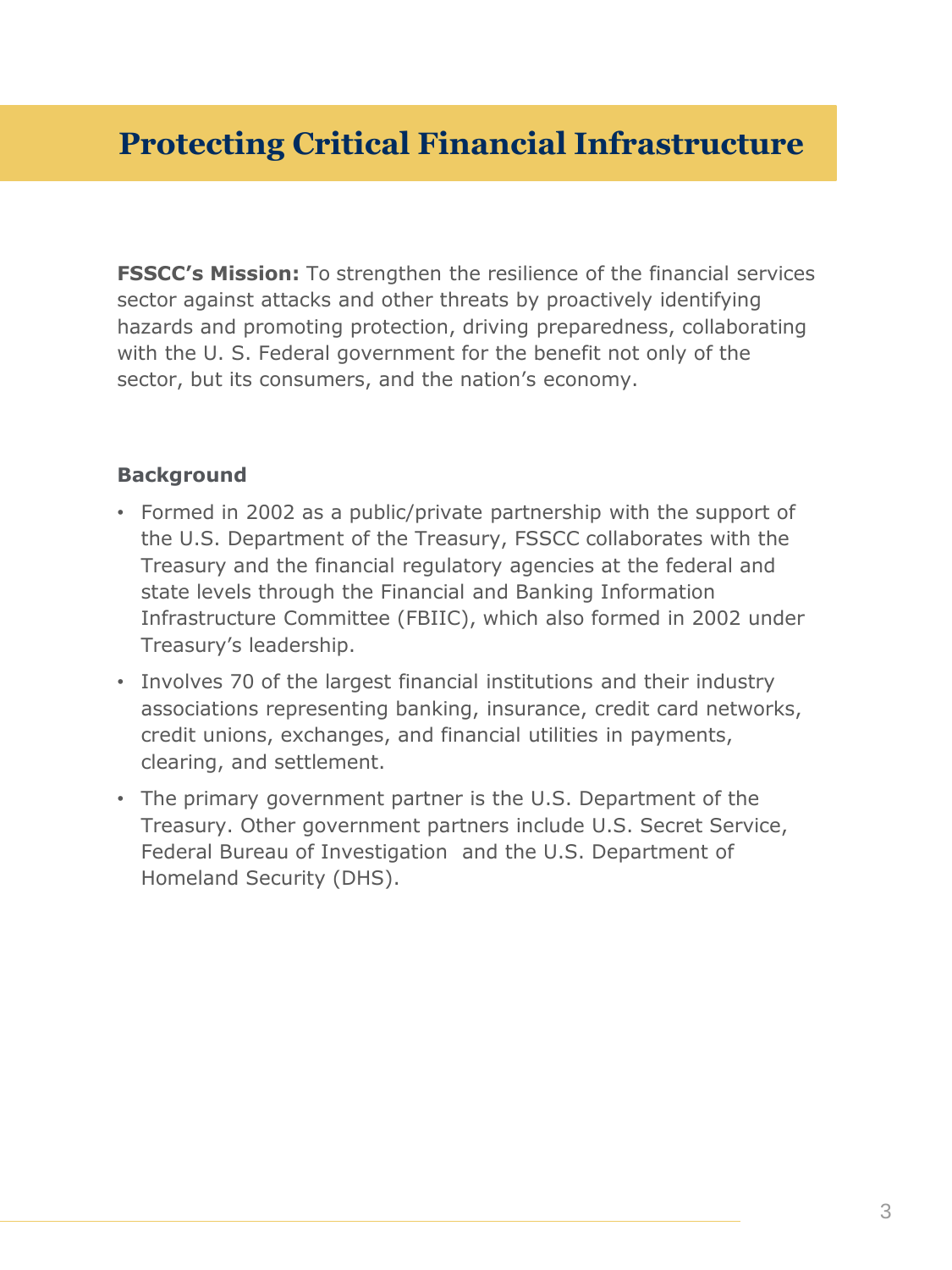# **Partnership Coordination**

FSSCC formed nearly a year before the enactment of legislation creating DHS. It sought to promote the resilience of the financial services sector while coordinating the development of critical infrastructure strategies and initiatives with U.S. Government entities and its critical infrastructure counterparts, including electricity, communications, and others.

Once established, DHS called for the development of sector and government councils for all critical sectors, incorporating FSSCC and FBIIC into its partnership structure. This framework promotes the ability of key firms and sectors to work in close partnership with various government agencies to strengthen and maintain secure, functioning, and resilient critical infrastructure.



#### FSSCC Engagement with U.S. Government Entities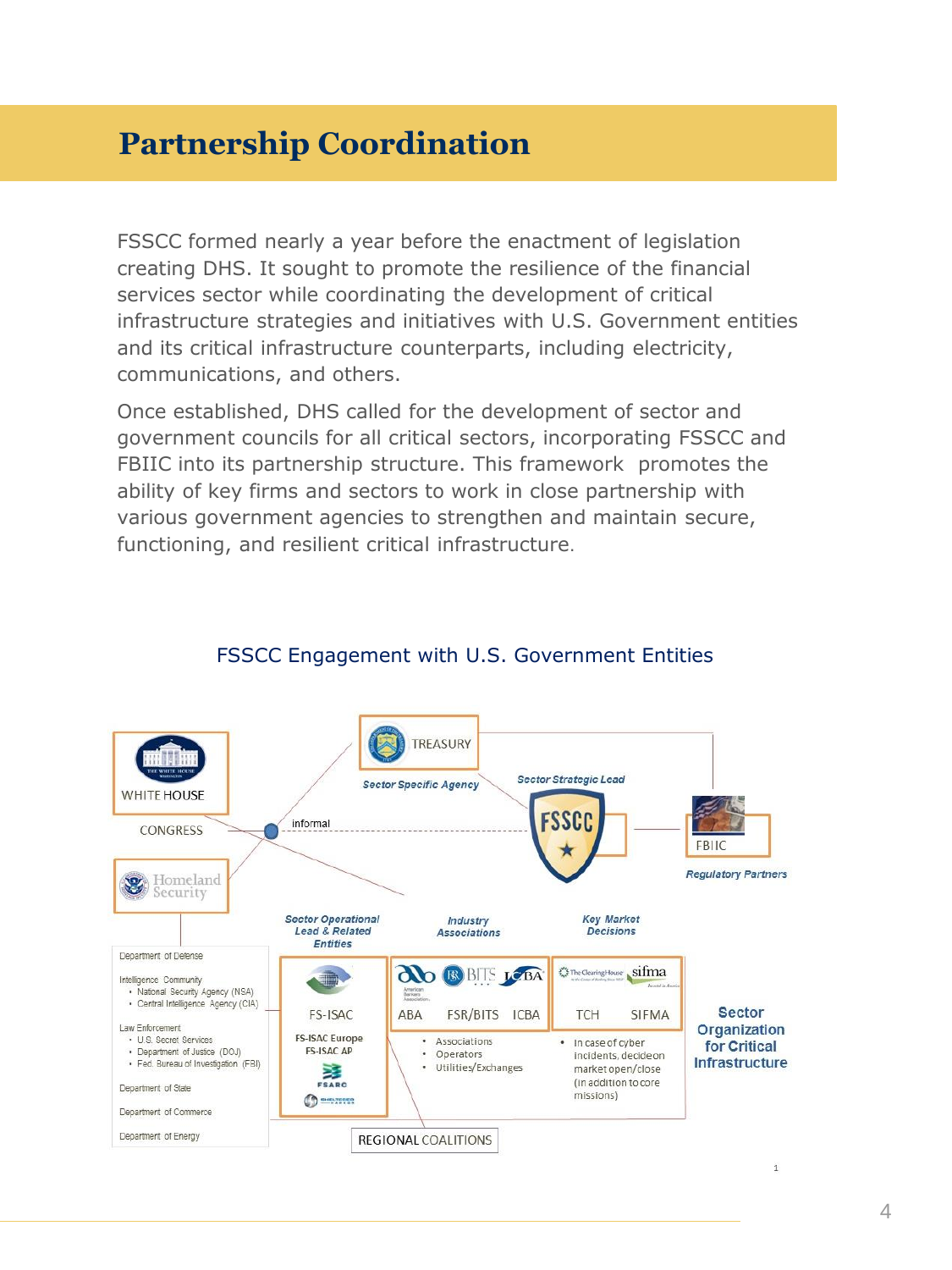# **15 Years of Collaboration Milestones**

FSSCC members have convened to address the sector's priorities, identify gaps in capabilities, and assess threats.

| 2002 | FSSCC is created. Rhonda MacLean, Bank of America is named FSSCC<br>Chair.                                                                                                |  |
|------|---------------------------------------------------------------------------------------------------------------------------------------------------------------------------|--|
| 2004 | Don Donahue, Depository Trust & Clearing Corporation is named FSSCC<br>Chair.                                                                                             |  |
|      | George Hender, The Options Clearing Corporation is named FSSCC Vice<br>Chair.                                                                                             |  |
| 2005 | Coordinated and facilitated communication between public sector, industry,<br>and media on the status and response to Hurricane Katrina.                                  |  |
|      | Issued Protecting the U.S. Critical Financial Infrastructure: An Agenda for<br>2005.                                                                                      |  |
| 2006 | George Hender, The Options Clearing Corporation named FSSCC Chair.                                                                                                        |  |
|      | Al Wood, The Clearing House is named FSSCC Vice Chair.                                                                                                                    |  |
|      | Set-up a joint committee to address the pandemic issue.                                                                                                                   |  |
| 2007 | Shawn Johnson, State Street is named FSSCC Vice Chair.                                                                                                                    |  |
| 2008 | Increased awareness of the Government Emergency Telecommunications<br>Service pilot program used during national and regional emergencies.                                |  |
| 2009 | Co-sponsored a study that stressed the importance of securing undersea<br>telecommunications cables.                                                                      |  |
| 2010 | Jane Carlin, Morgan Stanley is named FSSCC Chair.                                                                                                                         |  |
| 2011 | Jim Wells, BITS/Financial Services Roundtable is named FSSCC Vice Chair.                                                                                                  |  |
| 2012 | Charles Baluner, Citi is named FSSCC Chair.                                                                                                                               |  |
|      | Issued a response to Senator Rockefeller with recommendations regarding<br>how to continue to improve the public and private sector efforts to address<br>cyber-security. |  |
|      | Jointly activated a Crisis Management Team to coordinate sector response<br>and communications activities for Superstorm Sandy.                                           |  |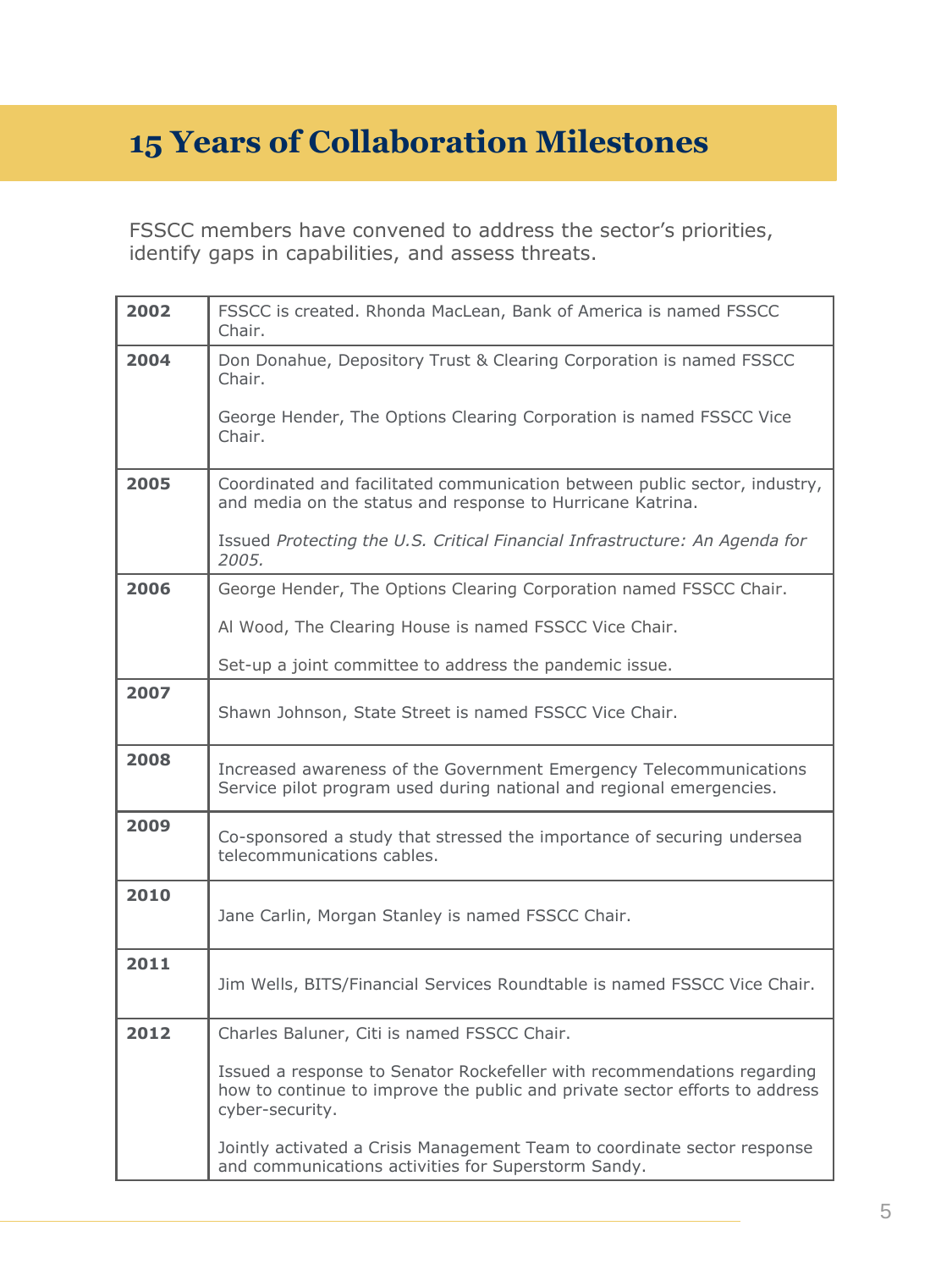# **15 Years of Collaboration Milestones**

| 2012  | Charles Blauner, Citi, is named FSSCC Chair.                                                                                                                                                                                                                                                             |  |
|-------|----------------------------------------------------------------------------------------------------------------------------------------------------------------------------------------------------------------------------------------------------------------------------------------------------------|--|
| cont. | Jointly activated a Crisis Management Team to coordinate sector response<br>and communications activities for Superstorm Sandy.                                                                                                                                                                          |  |
| 2013  | Doug Johnson, American Bankers Association is named FSSCC Vice Chair.                                                                                                                                                                                                                                    |  |
|       | Released the Research & Development Agenda for Financial Services<br>Sector that reflects changes in the sector's operational environment<br>including evolving threats and advances in technology.                                                                                                      |  |
| 2014  | Russ Fitzgibbons, The Clearing House is named FSSCC Chair.                                                                                                                                                                                                                                               |  |
|       | Co-created and co-executed the Hamilton Series, a cybersecurity exercise<br>program with the U.S. Department of Treasury and other public sector<br>entities.                                                                                                                                            |  |
|       | Contributed substantial input for the NIST Cybersecurity Framework.                                                                                                                                                                                                                                      |  |
|       | Sent a letter to Senator Warren and Representative Cummings in response<br>to their inquiry to 16 financial services companies regarding cyber-attacks<br>and breaches against their institutions.                                                                                                       |  |
| 2015  | John Carlson, FS-ISAC is named FSSCC Vice Chair.                                                                                                                                                                                                                                                         |  |
|       | Created the Automated Cybersecurity Assessment Tool to assist<br>institutions in collecting and scoring their responses to the FFIEC's<br>Cybersecurity Assessment Tool.                                                                                                                                 |  |
| 2016  | Rich Baich, Wells Fargo is named FSSCC Chair.                                                                                                                                                                                                                                                            |  |
|       | Contributed to the DHS Homeland Security Advisory Council 's<br>Cybersecurity Subcommittee: Part I - Incident Response, establishing a<br>Cyber Incident Response effort with finance, energy, and communications<br>sectors.                                                                            |  |
|       | Organized and participated in a White House meeting with CEOs and senior<br>US Government officials to discuss cyber threats to the financial sector, the<br>financial stability implications of a significant cyber incident, and steps<br>industry and government should take to mitigate these risks. |  |
| 2017  | Tom Wagner, SIFMA is named FSSCC Vice Chair.                                                                                                                                                                                                                                                             |  |
|       | Developed the cyber-security financial services sector profile.                                                                                                                                                                                                                                          |  |
|       | Created a sector capabilities' register and an assessment of sector<br>capabilities.                                                                                                                                                                                                                     |  |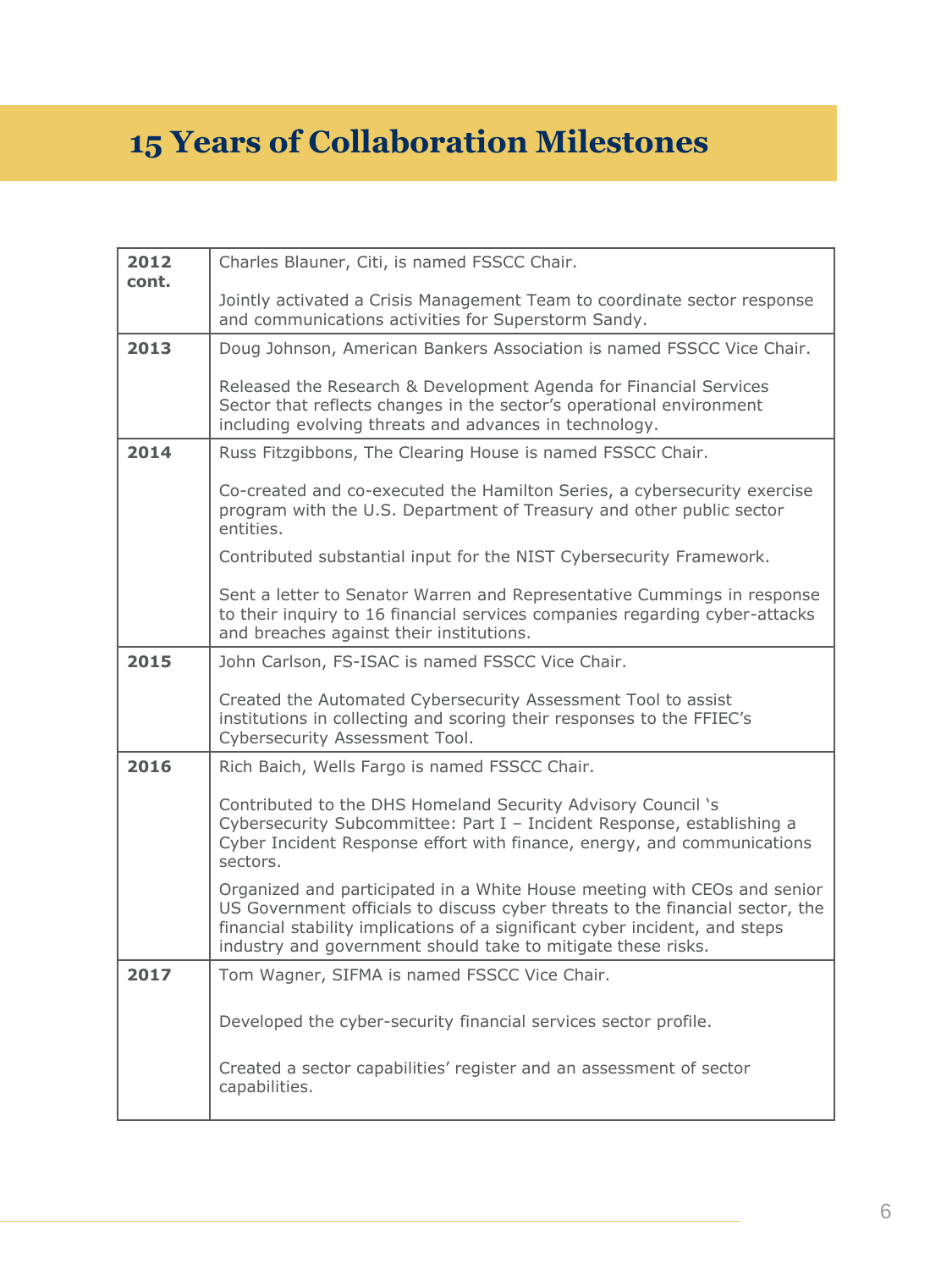## **Engagement**

The FSSCC fosters the ongoing communication and collaboration of its members, public partners, and other sectors.

FSSCC in partnership with FBIIC hosted three joint unclassified meetings and three classified level briefings in Washington, D.C.

#### **2017 Speakers included:**

- Sean Kanuck, former National Intelligence Officer, Office of the Director of National Intelligence
- Kiersten Elizabeth Todt Coon, Executive Director, Commission on Enhancing National Cybersecurity
- Kathryn Condello, Vice-Chair, Communications Sector Coordinating Council & Director, National Security/Emergency Preparedness, **CenturyLink**
- Louis Morano, National Counterintelligence and Security Center
- Frank Cilluffo, Associate Vice President & Director, Center for Cyber and Homeland Security, The George Washington University
- James Lewis, Senior Vice President, Center for Strategic and International Studies
- Jack Lew, Secretary of the Treasury
- Adam Sedgewick, Senior Information Technology Policy Advisor National Institute of Standards & Technology
- Orion Hindawi, Co-Founder & CEO, Tanium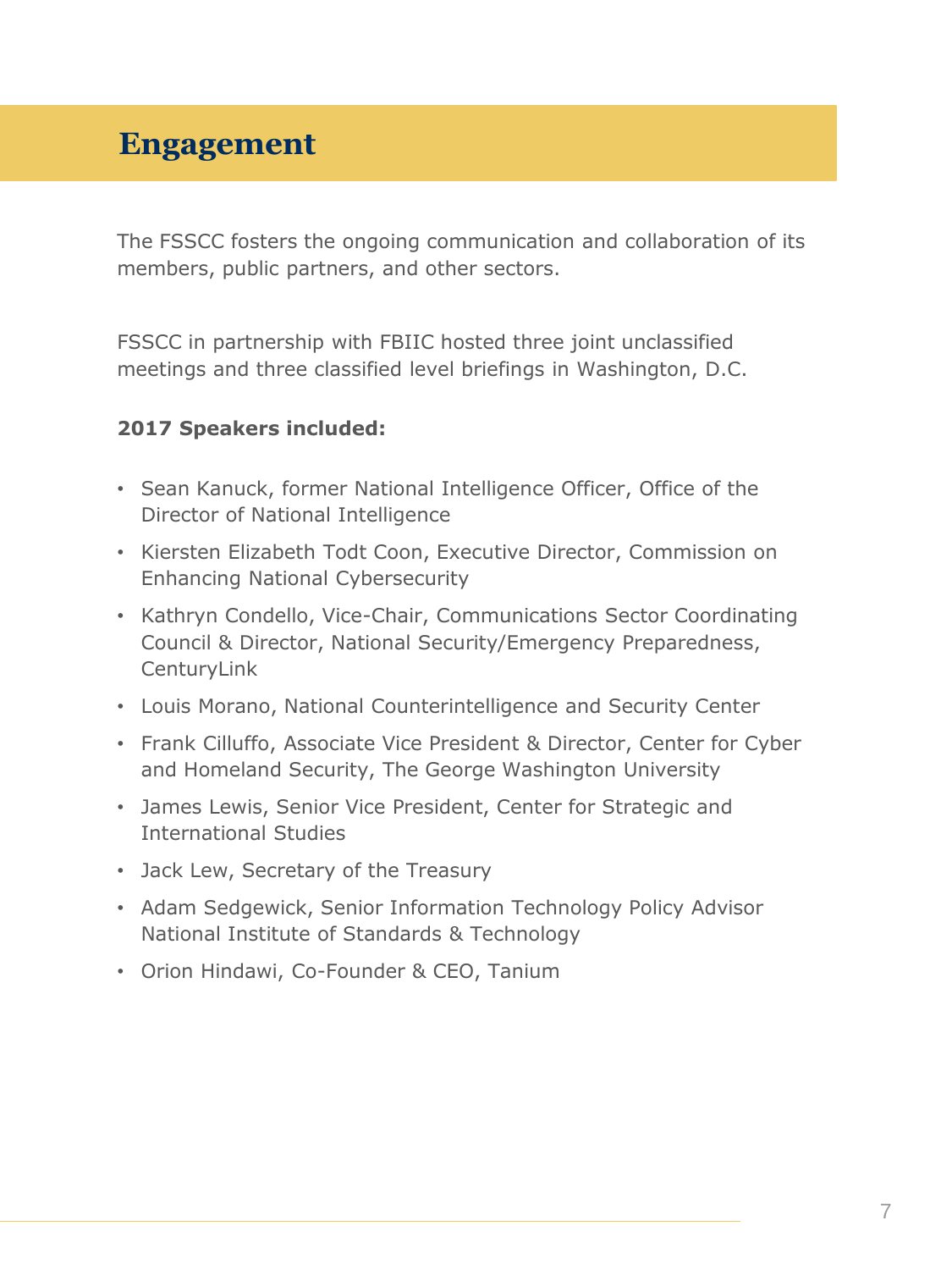# **Leadership**

FSSCC efforts are supported by the FSSCC Executive Committee. The Executive Committee is led by representatives appointed by the Chair from the sector who offer guidance to the FSSCC.

| <b>SECTOR WIDE</b> |
|--------------------|
| <b>LEADERSHIP</b>  |

**Chair** Rich Baich Wells Fargo

Vice Chair John Carlson FS-ISAC

Sector-Specific Partner Brian Peretti Department of Treasury

#### **OFFICE OF THE CHAIR**

Executive Director Brian Tishuk **FSSCC** 

Deputy Director Andrea Flournoy **FSSCC** 

Exercise Director Greg Gist FS-ISAC

Intelligence Community Liaison James Katavolos Citi

**Communications** Carrie Norman Wells Fargo

Government Liaison Kristina Dorville Wells Fargo

#### **INDUSTRY ASSOCIATION LEADERSHIP**

Jane Larimer **NACHA** 

Michael Carano **ChicagoFirst** 

Doug Johnson ABA

Chris Feeney BITS / FSR

Viveca Ware ICBA

Tom Wagner SIFMA

#### **INDUSTRY UTILITIES AND EXCHANGES LEADERSHIP**

Rick Van Luvender First Data

Bethany Netzel CME Group

#### **INDIVIDUAL OPERATOR LEADERSHIP**

Jim Gottsacker State Farm

Phil Venables Goldman Sachs

Greg Rattray JPMC

Karl Schimmeck Morgan Stanley

George Smirnoff Comerica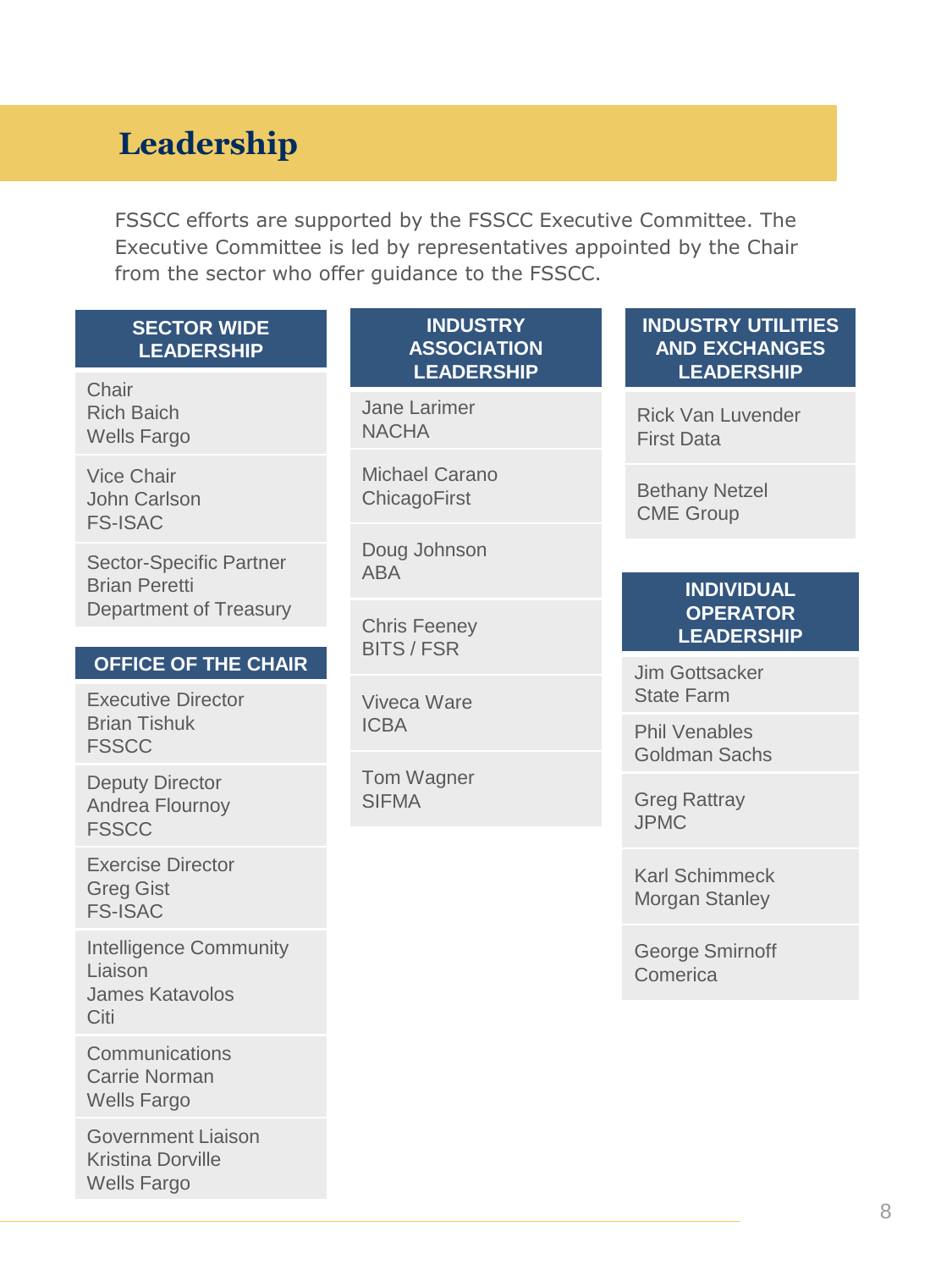# **Member-Driven**

FSSCC is a member-driven organization where individual members recommend projects and take the lead on the resulting initiatives, with other members and public sector partners actively participating in work groups.

| Aetna                                                            | <b>Credit Suisse</b>                     |  |
|------------------------------------------------------------------|------------------------------------------|--|
| AIG                                                              | The Depository                           |  |
| American Bankers Association (ABA)                               | Corporation (D                           |  |
| American Council of Life Insurers                                | Discover Fina                            |  |
| <b>American Express</b>                                          | Equifax                                  |  |
| American Insurance Association (AIA)                             | Fannie Mae                               |  |
| American Society for Industrial<br>Security International (ASIS) | <b>Fidelity Investn</b>                  |  |
| Bank Administration Institute (BAI)                              | <b>Financial Inforr</b>                  |  |
| <b>Bank of America</b>                                           | <b>Financial Servi</b><br>and Analysis C |  |
| <b>BNY Mellon</b>                                                | <b>First Data</b>                        |  |
| <b>BATS Exchange</b>                                             | <b>FIS</b>                               |  |
| BB&T                                                             | Freddie Mac                              |  |
| <b>BCG Partners</b>                                              | Futures Industi                          |  |
| <b>BITS / Financial Services Roundtable</b>                      | Goldman Sach                             |  |
| <b>BMO Financial Group</b>                                       | <b>ICE NYSE</b>                          |  |
| <b>Capital One</b>                                               | Independent C                            |  |
| <b>CME Group</b>                                                 | America (ICBA                            |  |
| <b>Charles Schwab Bank</b>                                       | Institute of Inte                        |  |
| ChicagoFIRST                                                     | Investment Co                            |  |
| Citigroup                                                        | John Hancock                             |  |
| The Clearing House                                               | JPMorgan Cha                             |  |
| <b>CLS Group</b>                                                 | <b>LCH Clearnet</b>                      |  |
| Comerica                                                         | Managed Fund                             |  |
| <b>Consumer Bankers Association</b><br>(CBA)                     | <b>MasterCard</b><br>Money Manage        |  |
| <b>Credit Union National Association</b><br>(CUNA)               |                                          |  |

| The Depository Trust & Clearing<br>Corporation (DTCC)                         |
|-------------------------------------------------------------------------------|
| <b>Discover Financial Services</b>                                            |
| Equifax                                                                       |
| Fannie Mae                                                                    |
| <b>Fidelity Investments</b>                                                   |
| Financial Information Forum (FIF)                                             |
| <b>Financial Service Information Sharing</b><br>and Analysis Center (FS-ISAC) |
| <b>First Data</b>                                                             |
| <b>FIS</b>                                                                    |
| Freddie Mac                                                                   |
| <b>Futures Industry Association (FIA)</b>                                     |
| Goldman Sachs                                                                 |
| <b>ICE NYSE</b>                                                               |
| Independent Community Bankers of<br>America (ICBA)                            |
| Institute of International Bankers (IIB)                                      |
| Investment Company Institute (ICI)                                            |
| John Hancock/Manulife                                                         |
| JPMorgan Chase                                                                |
| <b>LCH Clearnet</b>                                                           |
| Managed Funds Association (MFA)                                               |
| <b>MasterCard</b>                                                             |
| Money Management Institute (MMI)                                              |

| <b>Morgan Stanley</b>                                             |
|-------------------------------------------------------------------|
| NACHA - The Electronic Payments<br>Association                    |
| The NASDAQ Stock Market. Inc.                                     |
| National Armored Car Association                                  |
| National Association of Federal Credit<br>Unions                  |
| National Futures Association                                      |
| Navient                                                           |
| Navy Federal Credit Union                                         |
| Northern Trust                                                    |
| The Options Clearing Corporation                                  |
| <b>PNC</b>                                                        |
| <b>Property Casualty Insurers</b><br>Association of America (PCI) |
| <b>RBS</b>                                                        |
| Securities Industry and Financial<br>Markets Association (SIFMA)  |
| <b>State Farm</b>                                                 |
| <b>State Street Corporation</b>                                   |
| SunTrust                                                          |
| Synchrony Financial                                               |
| U.S. Bank                                                         |
| <b>USAA Bank</b>                                                  |
| Visa USA Inc.                                                     |
| Wells Fargo                                                       |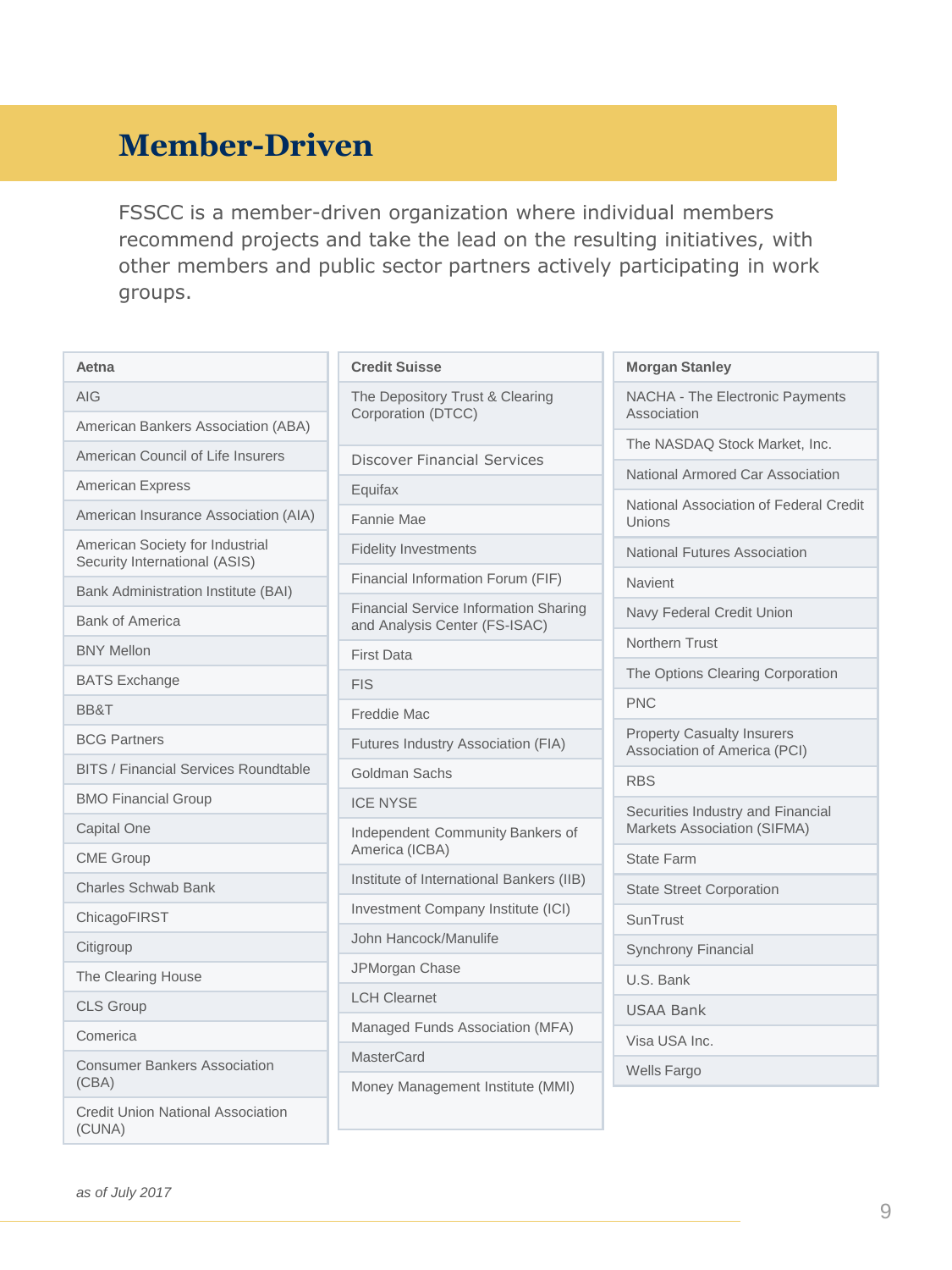# **Results**

In response to a membership survey, Chairman Baich and the Executive Committee created the top priorities for the sector for 2016- 2017. These included: promote c-suite awareness, advance sector's global footprint, continue to educate Congress on the importance of cyber legislation, enhance cross-sector collaboration, implement the 2017 exercise action plan, improve the sector's All-Hazards Crisis Response Playbook.

#### **Promote C-Suite Awareness**

In October 2016, FSSCC member CEOs and senior U.S. Government officials participated in a meeting at the White House to discuss cyber threats to the financial sector, the financial stability implications of a significant cyber incident, and steps industry and government should take to mitigate these risks.

As a result of this meeting, the CEO Council was established to provide a forum for the financial industry's senior executives to hold ongoing discussions with FBIIC peers to address domestic and international financial stability matters.

#### **Advance Sector's Global Footprint**

The ever-increasing connectivity among nations has presented the financial sector with both opportunities and threats.

• The FSSCC International Committee was stood up in 2017 to explore and analyze global regulatory, legislative, and judicial activity, with emphasis on understanding the interaction with U.S. domestic law, regulation, guidance, and proposals.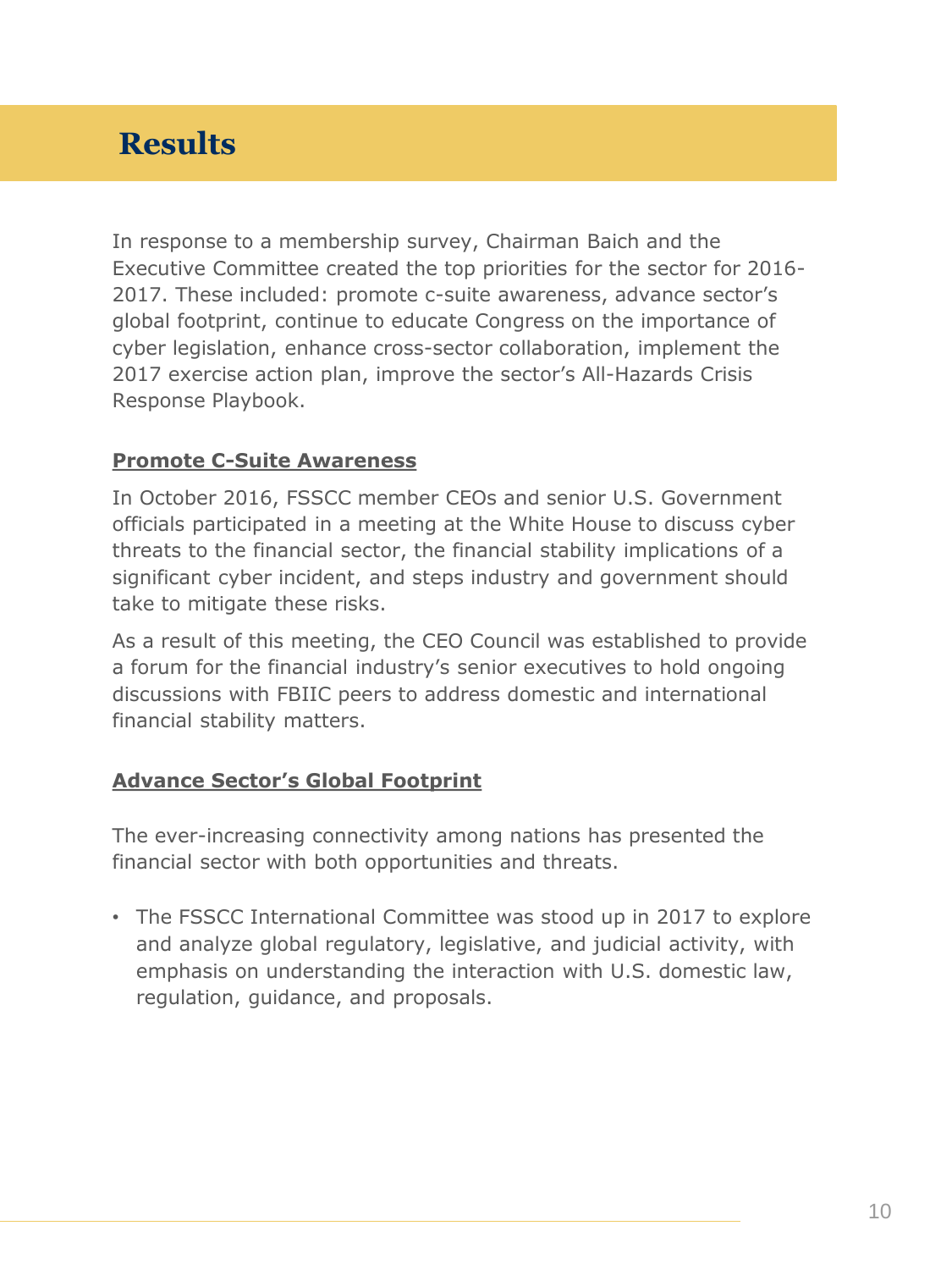## **Results cont.**

#### **Enhance cross-sector collaboration**

FSSCC leadership continued to cultivate cross-sector partnerships with other sectors through participating in Critical Infrastructure Partnership Advisory Council joint meeting of the Cross-Sector Councils.

The Strategic Infrastructure Coordinating Council (SICC) was formed by leaders in the financial, communications, and electricity sub-sector to address significant incidents affecting more than one of the critical infrastructure.

The SICC objectives are to:

- Enhance national and economic security by coordinating the nation's most critical infrastructure sectors
- Develop cross sector crisis response plans and protocols
- Align organizations, systems, processes, and technologies across sectors
- Serve as a focal point for government engagement with strategic infrastructure in steady-state and crises

In addition a sub-working group with has been established by the sectors to:

- Develop a playbook to serve as a guide to escalate, coordinate and communicate information across sectors
- Implement a Crisis Communication Workflow, which consists of who should be contacted in each sector, how they should be contacted, and triggers which could initiate such contact
- Leverage existing National Council of ISACs (NCI) cross-sector coordination and situational awareness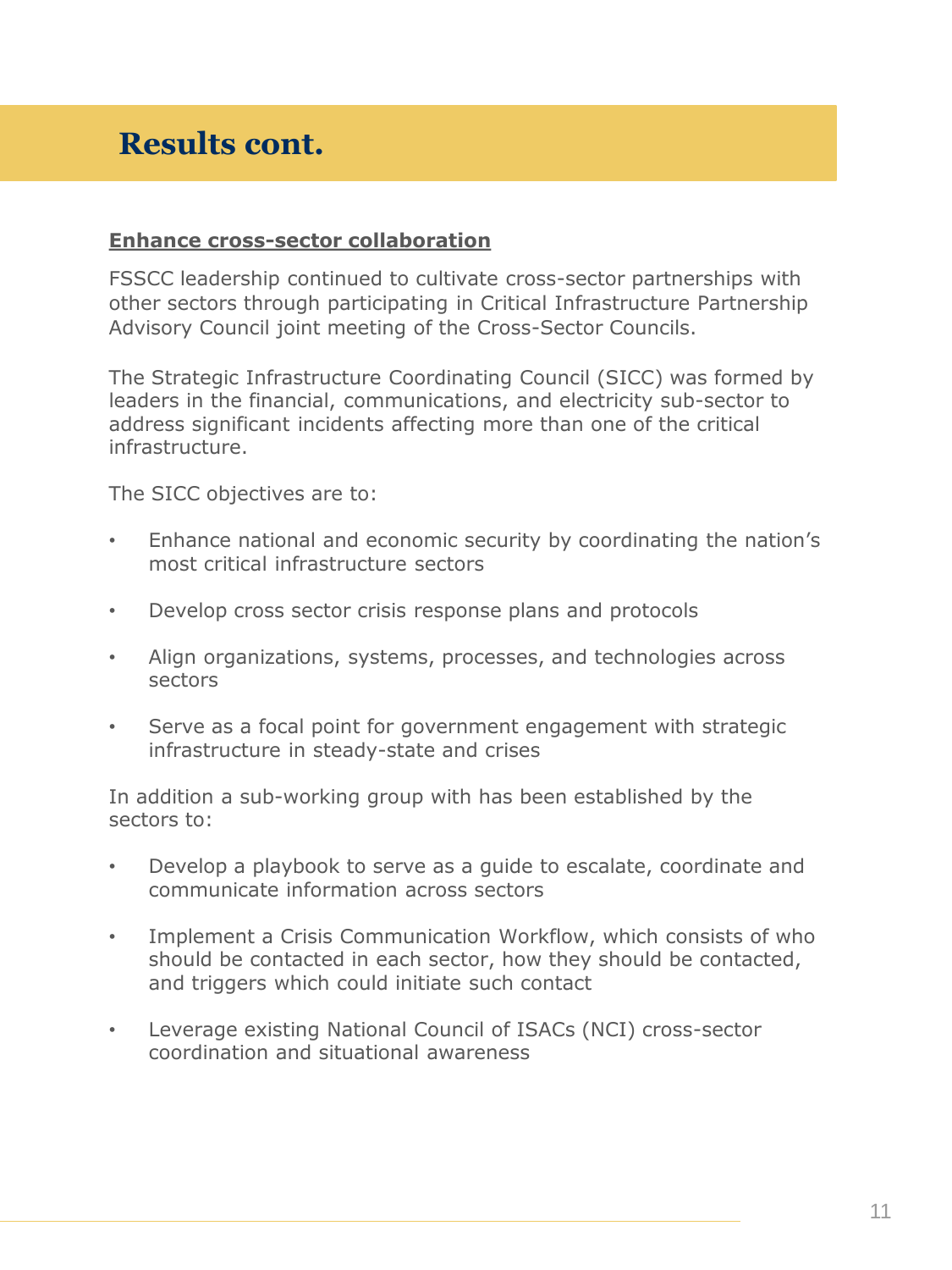# **Results cont.**

#### **Continue to educate congress and the administration on importance of cyber legislation**

FSSCC engaged with the public-sector throughout the year to advance the sector's resilience and to inform members of the former and new administrations on the sector's priorities. These efforts included:

- Publishing a [letter](https://www.fsscc.org/files/galleries/FSSCC_Submission_to_the_Presidential_Commission_on_Enhancing_National_Cybersecurity_Letter_vF.pdf) to the Presidential Commission on Enhancing National Cybersecurity (September, 2016)
- Releasing a list of [cybersecurity](https://www.fsscc.org/files/galleries/FSSCC_Cybersecurity_Recommendations_for_Administration_and_Congress_2017.pdf) priorities for the new Administration and Congress (January, 2017)
- Submitting a [comment letter](https://www.fsscc.org/files/galleries/FSSCC_Cyber_ANPR_Comment_Letter_2-17-17-0001.pdf) in response to the jointly issued advanced notice of proposed rulemaking, *Enhanced Cyber Risk Management Standards* (February, 2017)
- Participating in the 9<sup>th</sup> Joint Associations Cybersecurity Summit held in Washington, D.C to discuss cyber security topics including: Sheltered Harbor, FSARC, Key findings of the Presidential Commission on Enhancing National Cybersecurity, Cybersecurity policies of the new Administration, Overview of the House Committee on Oversight and Government Reform, Information Technology Subcommittee, and the Homeland Security Committee (March, 2017)
- Releasing a [response](https://www.fsscc.org/files/galleries/FSSCC_Cyber_EO_release_5_12_17.pdf) to the Executive Order on *Strengthening the Cybersecurity of Federal Networks and Critical Infrastructure* (May, 2017)

#### **Improve the sector's All-Hazards Crisis Response Playbook**

The Communications Playbook working group associated with FS-ISAC and the Business Resilience Council (BRC) working group has been working on a Communications-specific Playbook that tucks into the existing All Hazards Crisis Response playbook and also connects with other similar initiatives such as the Wholesale Payments Communications and Sheltered Harbor working groups. The Playbook is being revised to include lessons learned from 2016 exercises and events.